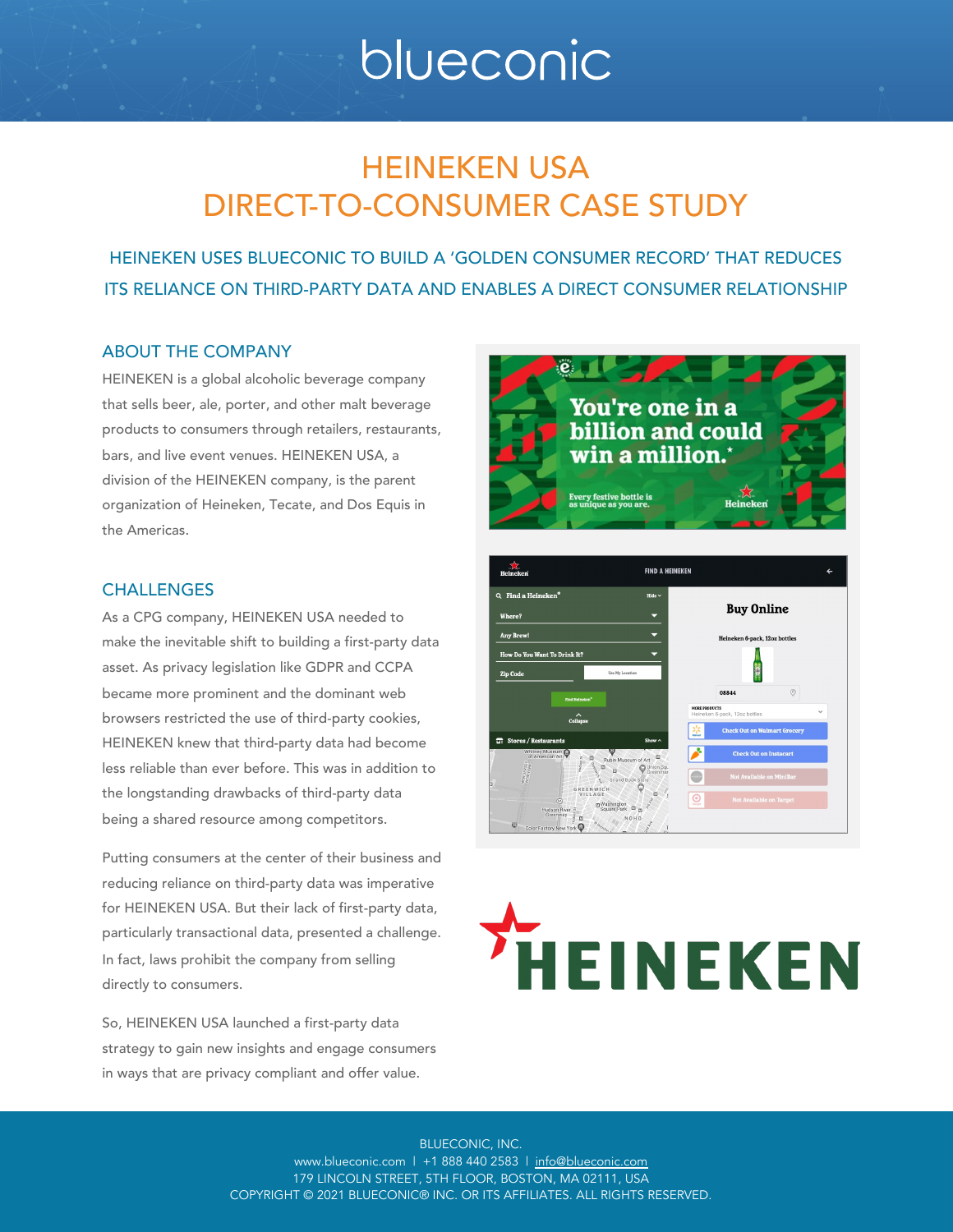# blueconic

## UNIFYING DATA INTO ACTIONABLE 'GOLDEN CONSUMER RECORDS'

records.' Using a combination of BlueConic [listeners](https://support.blueconic.com/hc/en-us/articles/202531942-Listeners-Overview)

 $f$  data into the their own hands,  $f$ 

and **[connections](https://support.blueconic.com/hc/en-us/articles/360050079653-BlueConic-Connections-overview)** to collect data from online and offline sources, HEINEKEN unified their data into individual-level [profiles.](https://www.blueconic.com/customer-data-platform/unified-customer-profile/) These profiles are then tiered into bronze, silver, and gold. 'Golden records,' represent consumers that HEINEKEN can develop a direct relationship with through marketing.

The unified profile data comes from HEINEKEN's interactions with consumers through various online touchpoints such as sweepstakes, virtual events, website visits, and partner retailers (e.g. delivery apps, etc.) as well as offline touchpoints like sponsored sporting events and music festivals.

For example, Heineken uses the wristband data collected from visitors to their sponsored tent at one of the nation's largest music festivals to re-engage them by offering tickets for other types events they might be interested in – creating a value exchange with consumers. Another example is Tecate, which launched a series of virtual events called 'El Patio' in 2020, bringing live musical acts together to create an engaging consumer experience. Despite being their smallest brand, Tecate now has the highest number of web visitors.



were and it left them unable weave ad experiences into cohesive consumer journeys. Additionally, because DMPs rely heavily on third-party cookies, it became critical for HEINEKEN to replace their DMPbased segments with a more sustainable solution using the multi-dimensional and dynamic [segmentation](https://www.blueconic.com/customer-data-platform/customer-segmentation/) capabilities in BlueConic. Now, HEINEKEN can build segments to be used across channels based on consumer interests, behaviors, demographics, marketing consent, and more.

REPLACING DMP SEGMENTATION WITH

*"For the first time ever, we can use HEINEKEN's owned segments instead of relying on third-party data. With that data in hand, we can design robust, personal journeys for our various audiences."*

REBEKAH KENNEDY, DIRECTOR CONSUMER DATA **STRATEGY** 

#### OPTIMIZING FOR MEDIA EFFICIENCY

As a CPG company, a significant portion of HEINEKEN's marketing mix is allocated to digital advertising. One of their main goals for using a CDP is to improve media efficiency and effectiveness through smarter segmentation and consumer engagement strategies in their advertising.

BLUECONIC, INC. www.blueconic.com | +1 888 440 2583 | [info@blueconic.com](mailto:info@blueconic.com) 179 LINCOLN STREET, 5TH FLOOR, BOSTON, MA 02111, USA COPYRIGHT © 2021 BLUECONIC® INC. OR ITS AFFILIATES. ALL RIGHTS RESERVED.